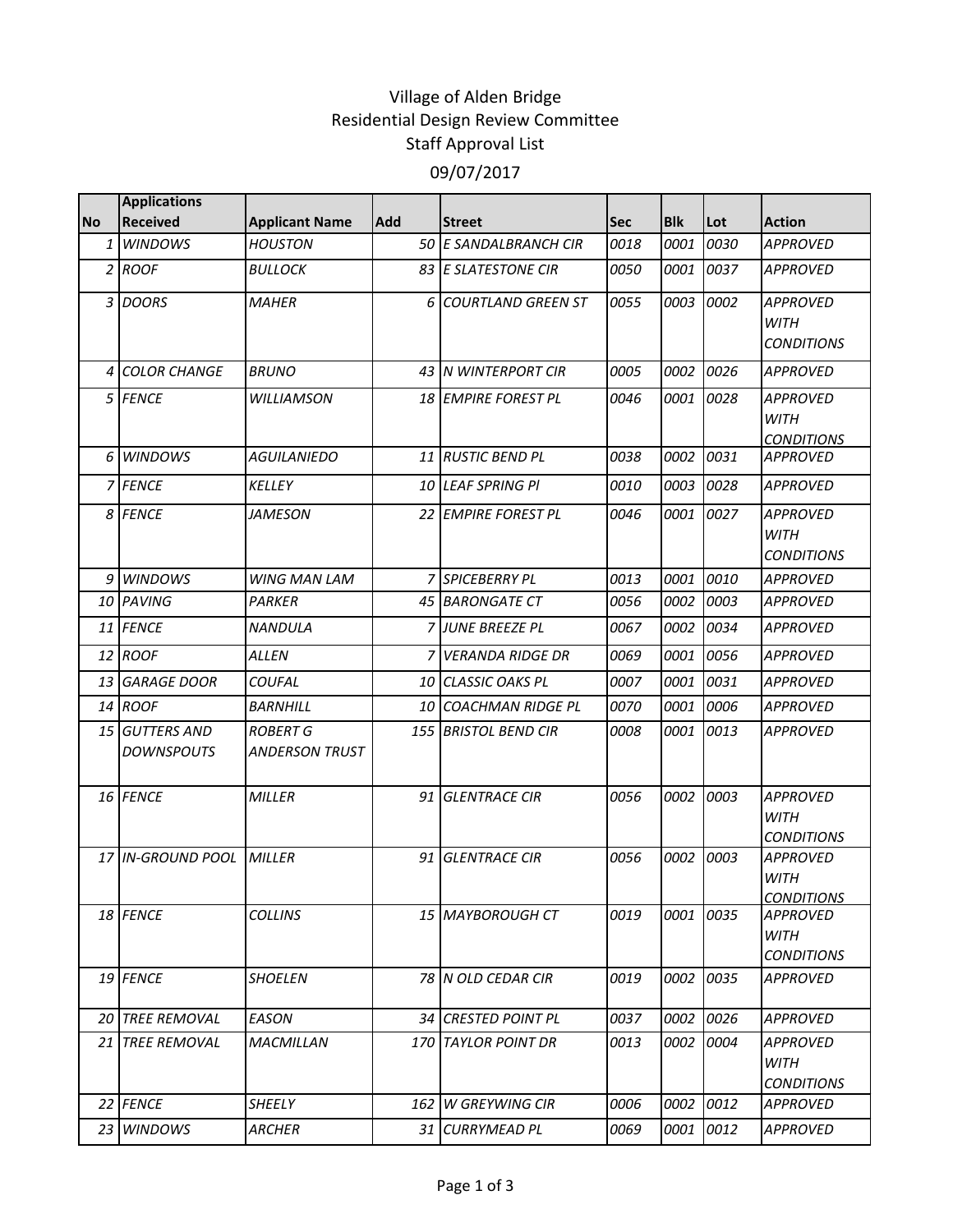## Village of Alden Bridge Residential Design Review Committee Staff Approval List 09/07/2017

|           | <b>Applications</b>               |                                    |                |                            |      |            |           |                                                     |
|-----------|-----------------------------------|------------------------------------|----------------|----------------------------|------|------------|-----------|-----------------------------------------------------|
| <b>No</b> | <b>Received</b>                   | <b>Applicant Name</b>              | <b>Add</b>     | <b>Street</b>              | Sec  | <b>Blk</b> | Lot       | <b>Action</b>                                       |
|           | 24 SOLAR PANELS                   | <b>ALLEN</b>                       | $\overline{7}$ | <b>VERANDA RIDGE DR</b>    | 0069 | 0001       | 0056      | <b>APPROVED</b>                                     |
|           | 25 ROOF                           | <b>WOODCOCK</b>                    |                | 287 N MAPLE GLADE CIR      | 0038 | 0001       | 0028      | <b>APPROVED</b>                                     |
|           | 26 PATIO COVER                    | PATIN                              |                | 19 MELVILLE GLEN PL        | 0086 | 0001       | 0024      | <b>APPROVED</b><br><b>WITH</b><br><b>CONDITIONS</b> |
|           | 27 UTILITY STORAGE<br><b>SHED</b> | PATIN                              |                | <b>19 MELVILLE GLEN PL</b> | 0086 | 0001       | 0024      | <b>APPROVED</b>                                     |
|           | 28 FENCE                          | <b>HIGGINS</b>                     |                | 34 GLENTRACE CIR           | 0056 | 0001       | 0018      | <b>APPROVED</b>                                     |
|           | 29 PATIO                          | <b>KAYES</b>                       |                | 31 ALMOND BRANCH PL        | 0057 | 0002       | 0012      | <b>APPROVED</b>                                     |
|           | 30 ROOF                           | LEWIS                              |                | 62 E RUSSET GROVE CIR      | 0075 | 0001       | 0051      | <b>APPROVED</b>                                     |
|           | 31 PERGOLA                        | <b>KETNER</b>                      |                | 103 S MILLPORT CIR         | 0040 | 0001       | 0065      | <b>APPROVED</b><br><b>WITH</b><br><b>CONDITIONS</b> |
|           | 32 FENCE                          | <b>MARTINO</b>                     |                | 162 S WINTERPORT CIR       | 0005 | 0001       | 0005      | <b>APPROVED</b>                                     |
|           | 33 SUMMER KITCHEN SHAH            |                                    |                | 66 E EVANGELINE OAKS CIR   | 0074 | 0003       | 0029      | <b>APPROVED</b><br><b>WITH</b><br><b>CONDITIONS</b> |
|           | 34 FENCE                          | <b>BENTLE</b>                      |                | 25 BECKETT HILL PL         | 0028 | 0005       | 0024      | <b>APPROVED</b>                                     |
|           | 35 FENCE                          | <b>RIDDLE</b>                      |                | 27 BECKETT HILL PL         | 0028 | 0005       | 0023      | <b>APPROVED</b>                                     |
|           | 36 FENCE                          | <b>MEISTER</b>                     |                | 116 N ACACIA PARK CIR      | 0028 | 0005       | 0021      | <b>APPROVED</b>                                     |
|           | 37 WINDOWS                        | AWOBOKUN                           |                | 11 S CRISP MORNING CIR     | 0093 | 0001       | 0003      | <b>APPROVED</b>                                     |
|           | 38 FENCE                          | <b>GONZALEZ DE</b><br><b>MUNOZ</b> |                | 120 N ACACIA PARK CIR      | 0028 |            | 0005 0022 | <b>APPROVED</b><br>WITH<br><b>CONDITIONS</b>        |
|           | 39 FENCE                          | <b>TEAGUE</b>                      | 49             | <b>W NIGHT HERON PL</b>    | 0002 | 0001       | 0001      | <b>APPROVED</b>                                     |
|           | 40 SPA                            | <b>TEAGUE</b>                      |                | 49 W NIGHT HERON PL        | 0002 |            | 0001 0001 | <b>APPROVED</b><br><b>WITH</b><br><b>CONDITIONS</b> |
|           | 41 PATIO                          | <b>TEAGUE</b>                      |                | 49 W NIGHT HERON PL        | 0002 |            | 0001 0001 | APPROVED                                            |
|           | 42 WALKWAY                        | <b>TEAGUE</b>                      |                | 49 IW NIGHT HERON PL       | 0002 |            | 0001 0001 | <b>APPROVED</b>                                     |
|           | 43 IN-GROUND POOL KACHER          |                                    |                | 39 WEBB CREEK              | 0046 | 0001       | 0010      | <b>APPROVED</b><br><b>WITH</b><br><b>CONDITIONS</b> |
|           | 44 PERGOLA                        | <b>KACHER</b>                      |                | 39 WEBB CREEK              | 0046 |            | 0001 0010 | <b>APPROVED</b><br><b>WITH</b><br><b>CONDITIONS</b> |